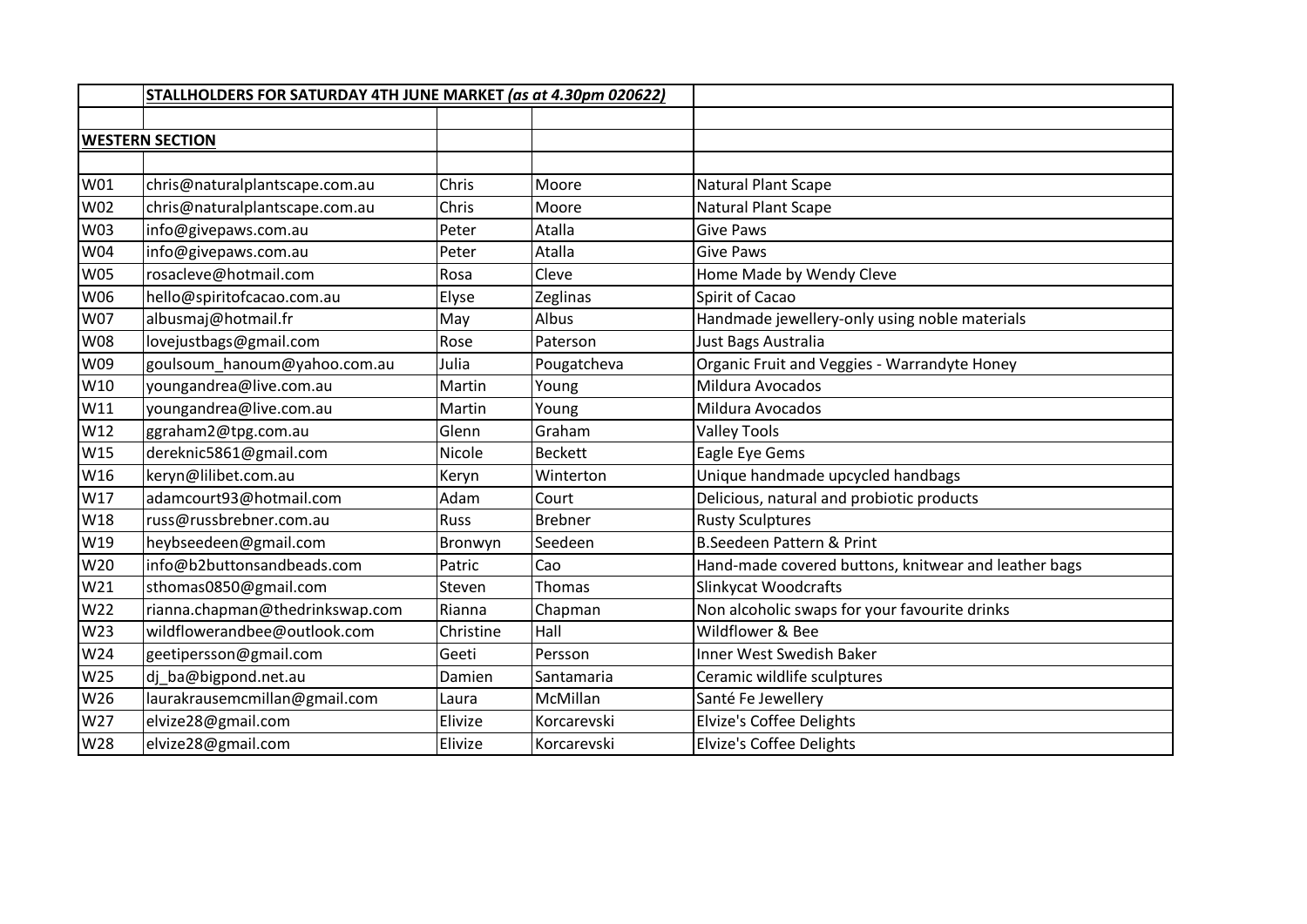|              | <b>BITPARK SECTION</b>        |            |               |                                   |
|--------------|-------------------------------|------------|---------------|-----------------------------------|
|              |                               |            |               |                                   |
| <b>BP01</b>  | rosamflores2003@yahoo.com.au  | Rosa       | Flores        | Plants                            |
| <b>BP02</b>  | rosamflores2003@yahoo.com.au  | Rosa       | <b>Flores</b> | Plants                            |
| <b>BP03</b>  | silknsilvershop@gmail.com     | Beth       | McLoughlin    | Silkn'Silver                      |
| <b>BP04</b>  | watsontiling@gmail.com        | Peter      | Watson        | <b>Warrandyte Pottery</b>         |
| <b>BP05</b>  | elainecobain1@gmail.com       | Elaine     | Cobain        | <b>Clothes and Accessories</b>    |
| <b>BP06</b>  | elainecobain1@gmail.com       | Elaine     | Cobain        | <b>Clothes and Accessories</b>    |
| <b>BP08</b>  | kim@robinvaleestate.com.au    | Adrian/Kim | Alphonsus     | <b>Robinvale Estates</b>          |
| <b>BP09</b>  | lcr27199@bigpond.net.au       | Pat        | Crea          | <b>Magnifica Moccasins</b>        |
| <b>BP10</b>  | corvettecox@gmail.com         | Arnold     | Cox           | <b>Pottery Plant Arrangements</b> |
| <b>BP11</b>  | crackaj.mj@gmail.com          | Matthew    | Jeffery       | Crakka Boards                     |
| <b>BP12</b>  | lkandas@bigpond.com           | Lisa       | Kennedy       | Silver & Gold Jewellery           |
| <b>BP13</b>  | gepantorno@bigpond.com        | Elaine     | Pantono       | <b>Gembrook Potatoes</b>          |
| <b>BP14</b>  | jeffrey.diacono@scania.com.au | Frank      | Diacono       | Eggs and Honey                    |
| <b>BP15</b>  | olwayspets@gmail.com          | Olga       | Wahnich       | Pet Portraits - animal artwork    |
| <b>BP16</b>  | madebymello@gmail.com         | Melissa    | Dimsey        | Hade made greeting cards          |
| <b>BP16B</b> | hi@gopie.co                   | Paul       | Petti         | Home made pies and pasties        |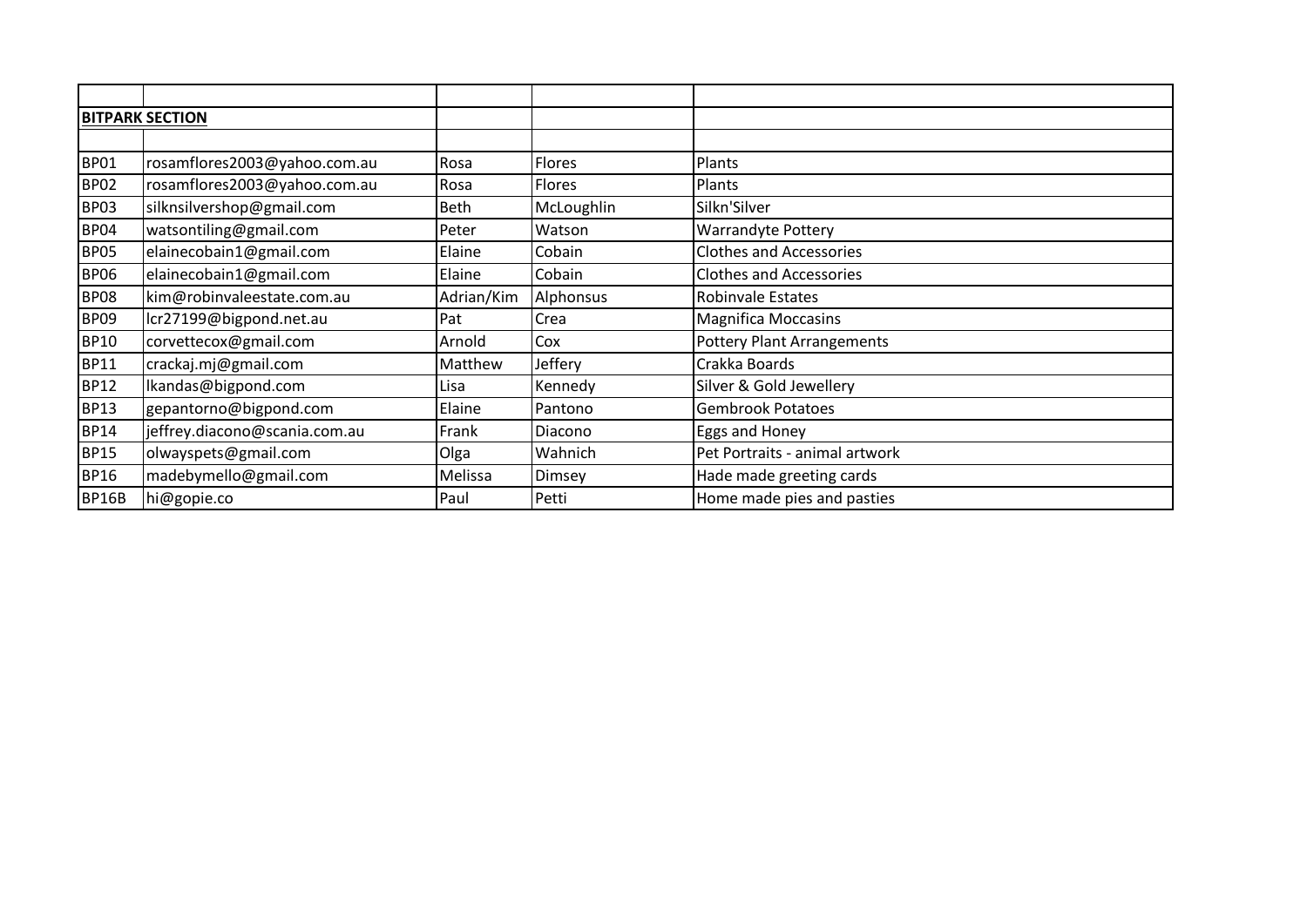| <b>CENTRAL SECTION</b> |                               |              |                |                                                             |  |
|------------------------|-------------------------------|--------------|----------------|-------------------------------------------------------------|--|
|                        |                               |              |                |                                                             |  |
| CO <sub>1</sub>        | bortis75@optusnet.com.au      | Georgina     | <b>Bortis</b>  | The Scone Shop                                              |  |
| CO <sub>3</sub>        | betterboxes@hotmail.com       | Peter        | O'Connor       | <b>Mail Boxes</b>                                           |  |
| CO <sub>4</sub>        | zekiribeni@gmail.com          | <b>Bekim</b> | Zekiri         | <b>Flowers</b>                                              |  |
| CO <sub>5</sub>        | zekiribeni@gmail.com          | <b>Bekim</b> | Zekiri         | Flowers                                                     |  |
| CO6                    | col-art@hotmail.com           | Denis        | Cole           | Dim Sims Peninsula                                          |  |
| CO <sub>7</sub>        | joan.buras@yahoo.com.au       | Joan         | <b>Buras</b>   | Embroidery & soaps                                          |  |
| CO8                    | thecollarguy668@gmail.com     | lan          | Metcalfe       | The collar guy                                              |  |
| C09                    | kathadamsmcgowan@hotmail.com  | Kath         | Adams-McGowan  | Semi precious stone jewellery                               |  |
| C10                    | petersthsm@live.com.au        | Peter        | Matthews       | Pesadas Farm Gourmet Pesto                                  |  |
| C11                    | glasschameleon@icloud.com     | Joan         | <b>Brennan</b> | <b>Glass mosaics</b>                                        |  |
| C12                    | dahliacakes@gmail.com         | Robyn        | Dahl           | Dahlia Homemade Cakes                                       |  |
| C13                    | pastareggio@hotmail.com       | Robert       | Pingitore      | Pasta Reggio                                                |  |
| C14                    | sgmadden@bigpond.com          | Gail         | Madden         | <b>Baby Wear</b>                                            |  |
| C16                    | vic@buyturmerix.com           | Katie        | Davis          | <b>Turmerix Products</b>                                    |  |
| C17                    | fineartinglass@gmail.com      | Robyn        | Rankin         | <b>Fine Art Glass</b>                                       |  |
| C18                    | wintu74@icloud.com            | Nelena       | Pui            | Handmade handbags in leather, fabric and vinyl.             |  |
| C19                    | rareessence@live.com.au       | Emily        | Ward           | Soy Candles, melts, electric oil burners and dreamcatchers  |  |
| C <sub>20</sub>        | lauren.oreilly87@yahoo.com.au | Lauren       | O'Connell      | Lauren Michelle Jewellery                                   |  |
| C <sub>21</sub>        | sheepyhead75@gmail.com        | Susan        | Coleman        | Sheepy head                                                 |  |
| C <sub>22</sub>        | janineaf@bigpond.com          | Janine       | <b>Baxter</b>  | Hand made baby bibs                                         |  |
| C <sub>23</sub>        | csbngy@yahoo.com.au           | Csaba        | Nagy           | Boxes, trays and stools mirror frames from recycled timber. |  |
| C <sub>24</sub>        | silkyscarves@bigpond.com      | Nadia        | Despotellis    | <b>Silky Scarves</b>                                        |  |
| C <sub>25</sub>        | ap.lucas@bigpond.com          | Peter        | Lucas          | Hand crafted pens                                           |  |
| C <sub>26</sub>        | hello@mimislaphet.com         | Mimi         | Ko             | pickled tea sauce                                           |  |
| C <sub>27</sub>        | lizcayley@gmail.com           | Liz          | Cayley         | Vintage Stamp Art                                           |  |
| C <sub>28</sub>        | timbo_n_coops@live.com        | Kylie        | Cooper         | Handmade head bands                                         |  |
| C <sub>29</sub>        | tom@epiphyte-creations.com.au | Tom          | King           | Artisan plant stands, plant hangers                         |  |
| C30                    | richardstockman@bigpond.com   | Richard      | Stockman       | <b>Stockman Wines</b>                                       |  |
| C31                    | gillid@live.com.au            | Gillian      | Davis          | Chelja Soy Candles                                          |  |
| C <sub>32</sub>        | gillid@live.com.au            | Gillian      | Davis          | Chelja Soy Candles                                          |  |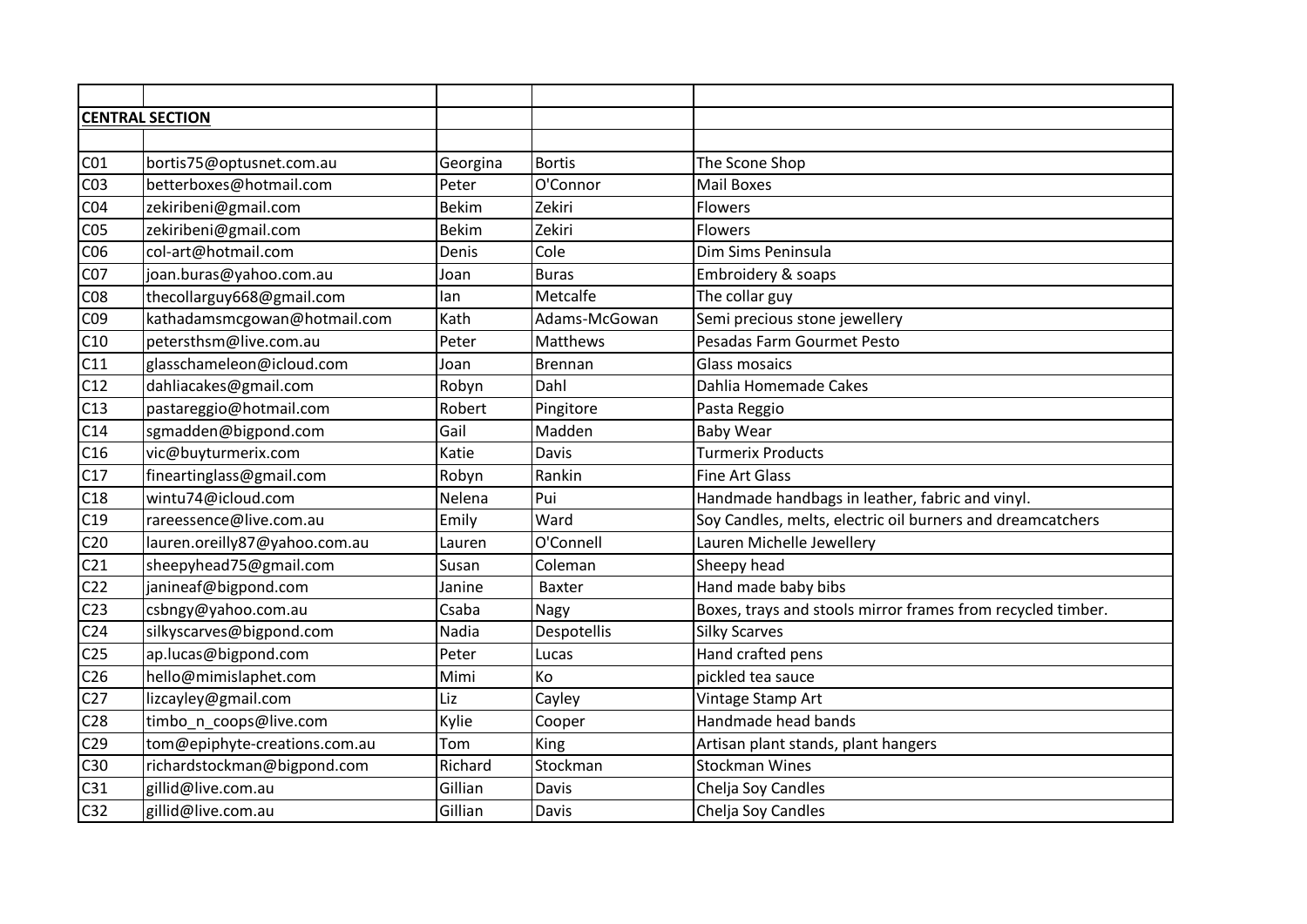| C <sub>33</sub> | andrewjdubin@gmail.com        | Andrew    | Dubin           | <b>QVM Leather</b>                                         |
|-----------------|-------------------------------|-----------|-----------------|------------------------------------------------------------|
| C <sub>34</sub> | naomili2013@gmail.com         | Noami     | Li              | Scarfs, hats and socks.                                    |
| C <sub>35</sub> | shanevans62@gmail.com         | Shan      | Evans           | Paper and Cards                                            |
| C36             | shanevans62@gmail.com         | Shan      | Evans           | Paper and Cards                                            |
| C <sub>37</sub> | jag@taratreasures.com         | Jag       | Gurung          | <b>Tara Treasures</b>                                      |
| C38             | jag@taratreasures.com         | Jag       | Gurung          | <b>Tara Treasures</b>                                      |
| C39             | a.madyarova@gmail.com         | Anna      | Madyarova       | eto YA* studio                                             |
| C40             | studio@icanflydesigns.com     | Deanne    | Anderson        | Dolls-Fairies, Angels, Mermaids, Pirates, unicorn          |
| C43             | doggydungarees@hotmail.com    | Ros       | Smith           | Doggy Dungarees                                            |
| C44             | juanitaferris1@gmail.com      | Juanita   | Ferris          | Merton Grove Boutique                                      |
| C45             | polyanthushandmade@yahoo.com  | Jenny     | Newstead        | Handmade jewellery, buntings and accessories               |
| C46             | paige.hogan@hotmail.com       | Paige     | Hogan           | Birdfeeders made out of recycled powdercoated aluminium    |
| C47             | reincense@gmail.com           | Raffaella | Mackenzie       | Incense                                                    |
| C48             | shopfolkstore@gmail.com       | Sasha     | Dommershuyzen   | Hand crafted hand embroidered slow fashion and accessories |
| C49             | katie_zac@outlook.com         | Katie     | Zac             | B & T Pets - Dog grazing boxes                             |
| C50             | robbiemc63@yahoo.com          | Rob       | McIntyre        | Hats and more hats                                         |
| C51             | carolhourigan6@gmail.com      | Carol     | Hourigan        | <b>Flourished Crafted Jewellery</b>                        |
| C52             | t5kuc@hotmail.com             | Philp     | Kuchel          | Phil's Café Food                                           |
| C53             | t5kuc@hotmail.com             | Philp     | Kuchel          | Phil's Café Food                                           |
| C54             | josiehanlon@hotmail.com.au    | Josie     | Hanlon          | Calamari                                                   |
| C55             | nazire_1988@hotmail.com       | Naz       | Siper           | Turkish Kitchen                                            |
| C56             | indianhotfood@yahoo.co        | Preet     | Kaur            | Indian foods                                               |
| C57             | goldsmith_susan@hotmail.com   | Susan     | Goldsmith       | Boho beautifulhandmade earrings                            |
| C58             | admin@unclejohns.com.au       | Catherine | Jenner          | Uncle John's Licorice                                      |
| C59             | fauxandbelle@gmail.com        | Jeanette  | Jobling         | Faux fur fashion accessories                               |
| C60             | alsasdair@wool2yarn.com.au    | Alasdair  | Chew            | Yarns and knitwear from our own Alpacas                    |
| C61             | bellabloss@outlook.com.au     | Alice     | Palermo         | Dried flower arrangements                                  |
| C62             | info@rulergrowthcharts.com.au | Sarah     | Christie-Popper | <b>Ruler Growth Charts</b>                                 |
| C63             | cooperccinos@outlook.com      | Lydia     | Cooper          | Cooperccinos                                               |
| C64             | cooperccinos@outlook.com      | Lydia     | Cooper          | Cooperccinos                                               |
| C65             | mare.rowe@hotmail.com         | Maryann   | Rowe            | Dutch little pancakes, called Poffertjes                   |
| C66             | deva@aussieteahouse.com.au    | Deva      | Wijeyewardene   | Aussie Tea House                                           |
| C67             | sales@herbage.com.au          | Kristy    | Fuga            | Pottery vessels filled with organic soy wax candles        |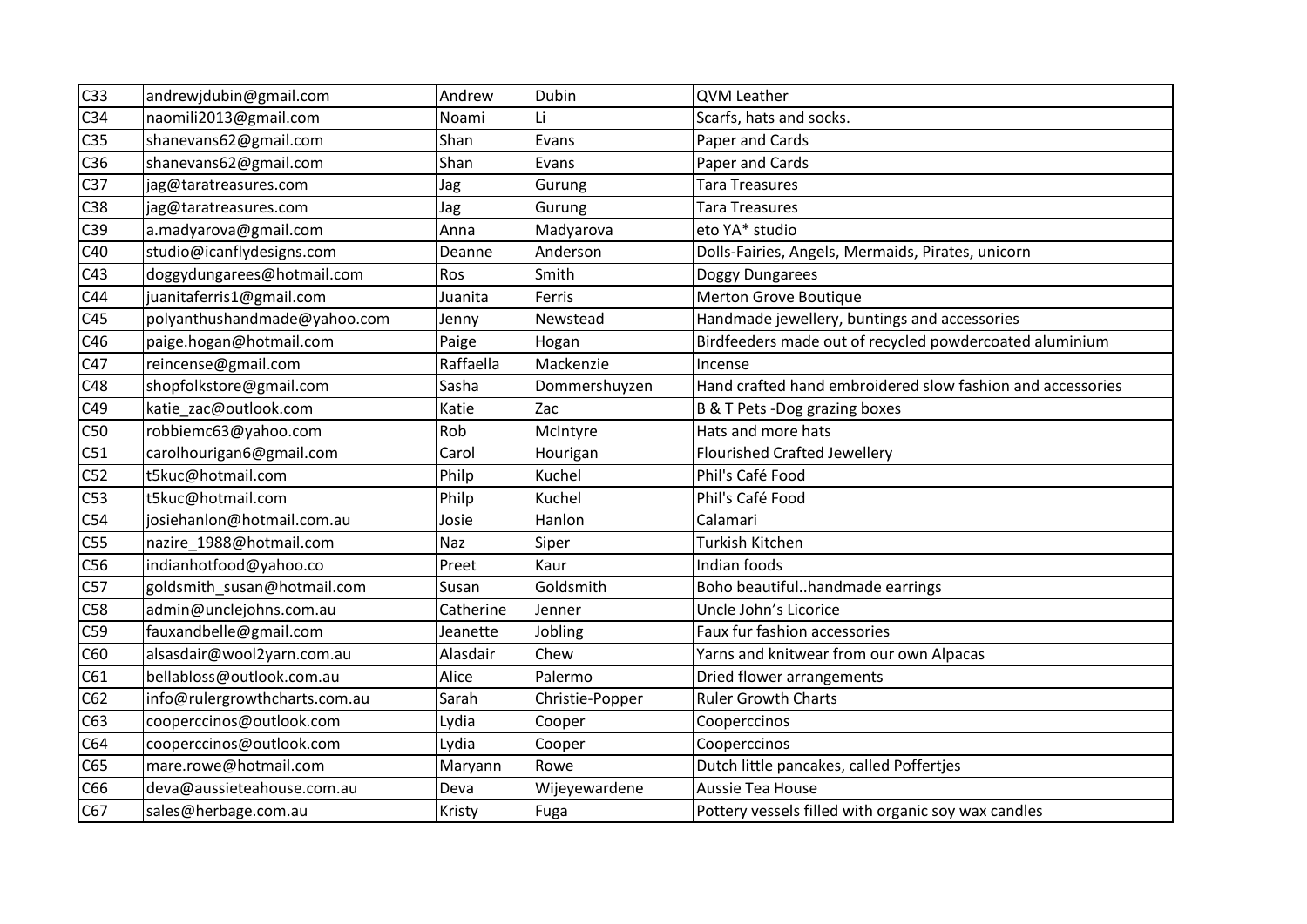| C <sub>68</sub>  | dan.k@fergysfood.com.au         | Dan    | Kagan        | <b>Fergys Markets</b>                              |
|------------------|---------------------------------|--------|--------------|----------------------------------------------------|
| $\overline{C69}$ | info@naturalmiracleshemp.com.au | Chris  | Cain         | Natural Miracles Hemp Oils & Creams                |
| C70              | littlejodi@live.com             | Jodi   | Rose         | JodiRose Artistry                                  |
| C71              | alex@puddingnana.com.au         | Alex   | <b>Green</b> | Old fashioned Self saucing puddings and fruit pies |
| C <sub>72</sub>  | ohipl@bigpond.net.au            | Atul   | Raj          | <b>Funky Clothing Funky Trail</b>                  |
| C <sub>73</sub>  | ohipl@bigpond.net.au            | Atul   | Raj          | <b>Funky Clothing Funky Trail</b>                  |
| C74              | josephgiannini29@gmail.com      | Joseph | Giannini     | True Blue Pies/Bakery                              |
| C <sub>74A</sub> | josephgiannini29@gmail.com      | Joseph | Giannini     | True Blue Pies/Bakery                              |
| C75              | whipitupicecream@outlook.com    | Susie  | Papaioannou  | Whipitup icecream                                  |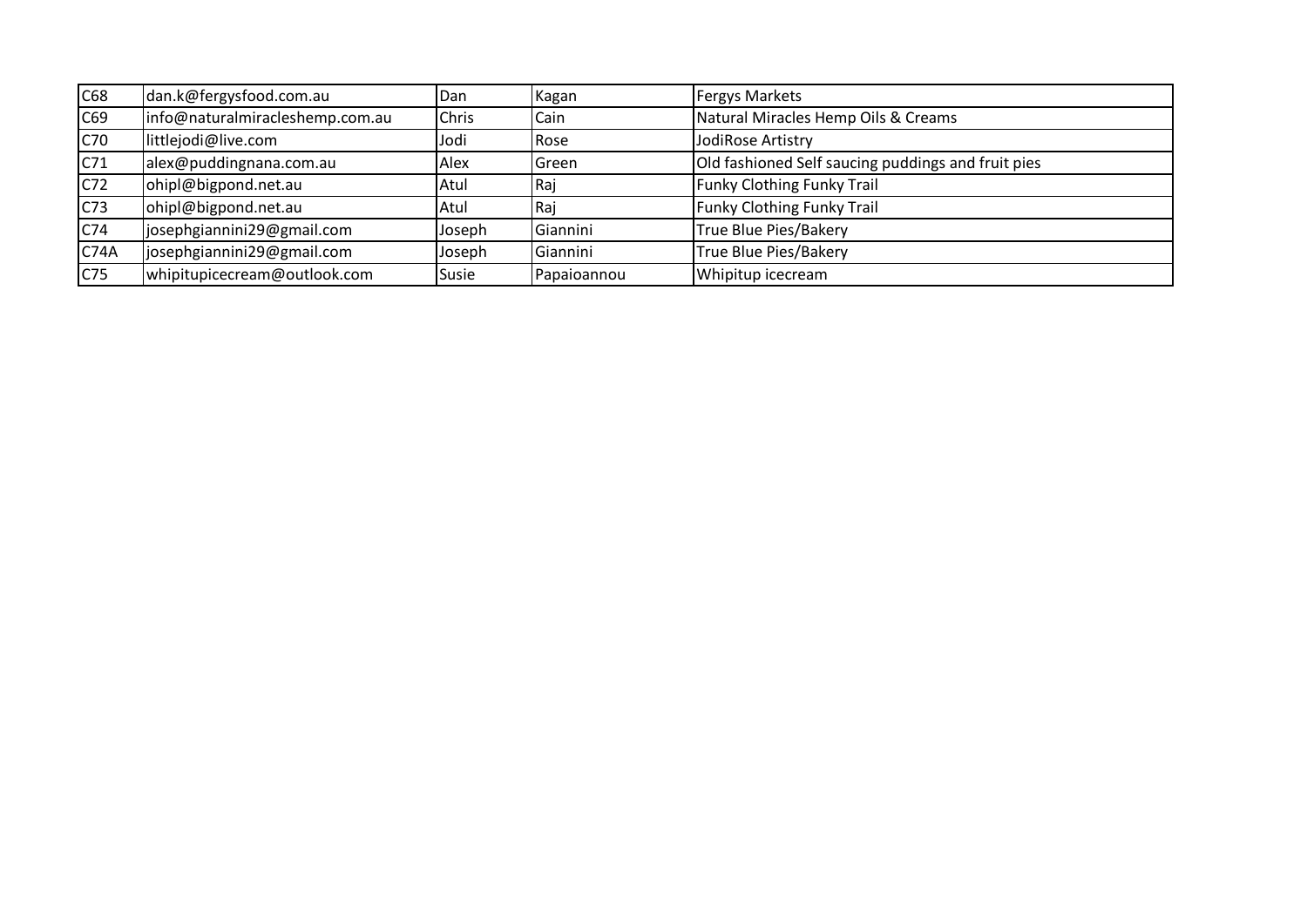| <b>EASTERN SECTION</b> |                                   |                |                |                                             |  |
|------------------------|-----------------------------------|----------------|----------------|---------------------------------------------|--|
|                        |                                   |                |                |                                             |  |
| <b>E01</b>             | emma@defiancedistillery.org       | Emma           | Goethe-Hopper  | <b>Defiance Distillery</b>                  |  |
| <b>E02</b>             | wildearoma@gmail.com              | Aimee          | Wilde          | Wilde Aroma                                 |  |
| <b>E03</b>             | sevali.design@gmail.com           | Sev            | Ali            | Orange Juice                                |  |
| <b>E04</b>             | francochrane@gmail.com            | Francesca      | Cochrane       | Cheeses                                     |  |
| <b>E05</b>             | david@warrandytebrewingco.com.au  | David          | Ryan           | <b>Warrandyte Brewing Company</b>           |  |
| <b>E06</b>             | daddiosproduce@gmail.com          | Robert         | Kelly          | <b>Daddios Produce</b>                      |  |
| <b>E07</b>             | daddiosproduce@gmail.com          | Robert         | Kelly          | <b>Daddios Produce</b>                      |  |
| <b>E08</b>             | cfallace@live.com                 | Cosi           | Fallace        | Vegetables                                  |  |
| E09                    | cghhs48@yahoo.com.au              | Colin          | Groves         | Wooden Toy maker                            |  |
| E10                    | n.solopova@salamishack.com.au     | Natalia        | Solopova       | Salami Shack                                |  |
| E11                    | rwtonline@hotmail.com             | David          | Chhien         | <b>Flamin'Shewers</b>                       |  |
| E12                    | info@originalspiritco.com         | <b>Barbara</b> | Richartz       | Handcrafted spirits and liqueurs            |  |
| E13                    | jasonmonssen@icloud.com           | Geoff          | Monssen        | Apples, cherries, stone fruit, apple juice  |  |
| E14                    | australianfarmnuts@gmx.com        | Paul           | Martin         | <b>Australian Farm Nuts</b>                 |  |
| E15                    | palibaskets@gmail.com             | Maggie         | Leever         | Pali Baskets                                |  |
| E16                    | info@spicefusion.com.au           | Judy           | Hood           | <b>Spice Fusion</b>                         |  |
| E17                    | garypitsiakkos@gmail.com          | Gary           | Pitsiakkos     | Authentic Halloumi Cheese                   |  |
| E18                    | jane@hausfitsdesigns.com.au       | Jane           | Hussegger      | Recycled timber Side tables with steel legs |  |
| E20                    | sales@garfieldfreshharvest.com.au | Terry          | Pilikidis      | <b>Garfield Fresh Harvest</b>               |  |
| E21                    | sales@garfieldfreshharvest.com.au | Terry          | Pilikidis      | Garfield Fresh Harvest                      |  |
| E22                    | moniqueconnect@hotmail.com.au     | Monique        | Degan Mains    | Miniature houses/mushrooms                  |  |
| E23                    | bntsgroup@gmail.com               | Nikolina       | Savic          | Gourmet mushrooms                           |  |
| E24                    | albertosdelicacies@outlook.com    | Susan          | Griggs         | <b>Alberto Delicacies</b>                   |  |
| E25                    | craftedbybees@outlook.com         | Melissa        | Yeo            | Honey                                       |  |
| E26                    | info@alotofgoodstuff.com.au       | Alison         | <b>Tobias</b>  | <b>Biscuits and Jams</b>                    |  |
| E27                    | ourcurlyfries@gmail.com           | Vasanta        | Nair           | <b>Curly Fries</b>                          |  |
| E28                    | kellyhansen6016@yahoo.com         | Peter          | <b>Mullens</b> | <b>Mullens Vegetables</b>                   |  |
| E29                    | jeremy.01@bigpond.com             | Jeremy         | <b>Rubos</b>   | <b>Fresh Vegetables</b>                     |  |
| E30                    | thelittlejoys@hotmail.com         | Marilyn        | McIlvenna      | individual handmade Jewellery               |  |
| E31                    | info@imbuedistillery.com          | Nikki          | Treller        | Imbue Distillery                            |  |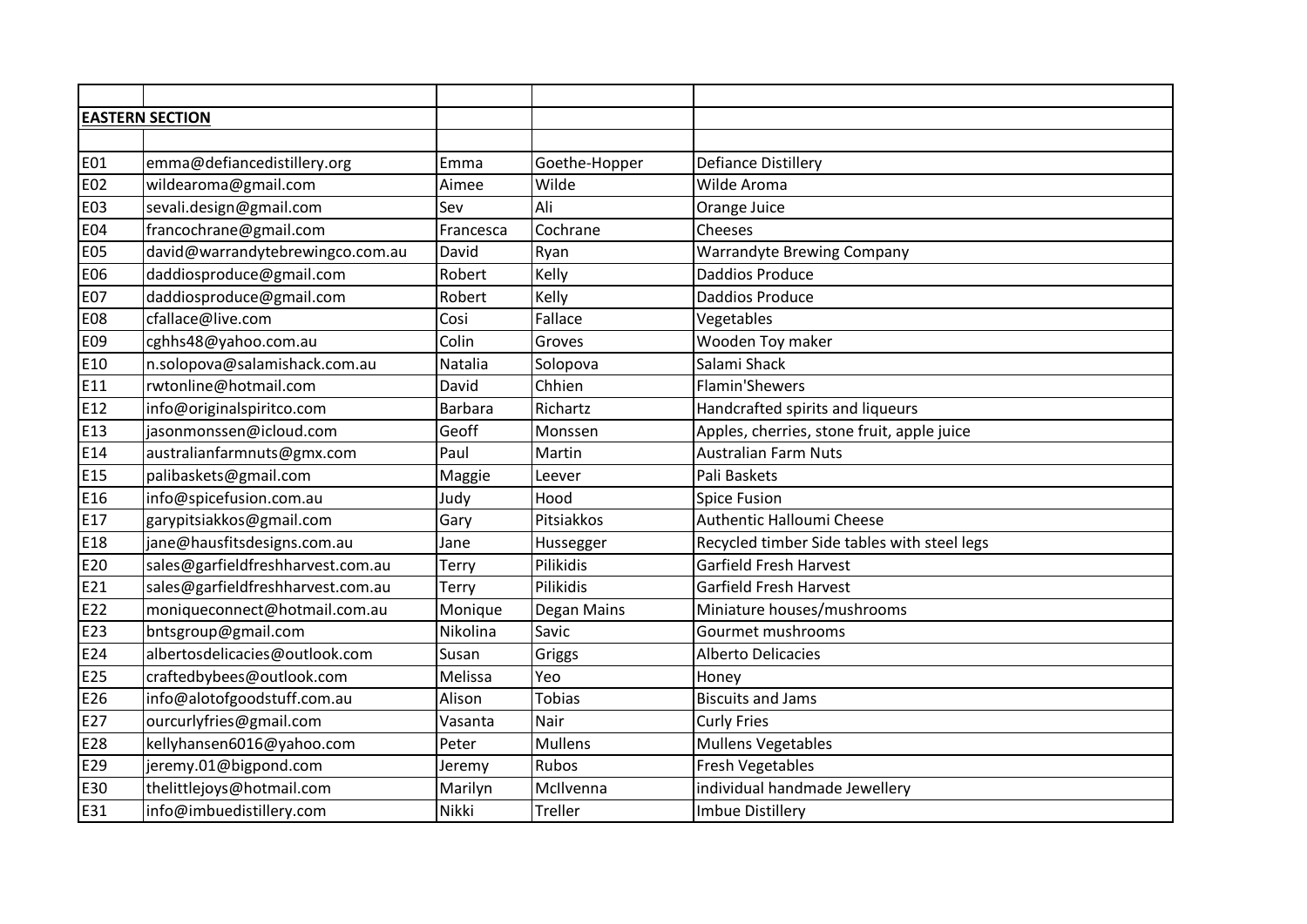| E32        | samiddlemast@gmail.com           | Sammy    | Middlemast     | <b>Masks and Scrunchies</b>              |
|------------|----------------------------------|----------|----------------|------------------------------------------|
| E33        | poppysmacksauce@gmail.com        | Hanh     | Truong         | Poppy Smack Sauce                        |
| E34        | sales@intocushions.com.au        | Malcolm  | <b>Barnes</b>  | Cushions                                 |
| E35        | sales@intocushions.com.au        | Malcolm  | <b>Barnes</b>  | Cushions                                 |
| E36        | joesjetty@bigpond.com            | Joe      | Princi         | Joes Jetty Seafood                       |
| E37        | joesjetty@bigpond.com            | Joe      | Princi         | Joes Jetty Seafood                       |
| E38        | yarravalleyberries@gmail.com     | Mark     | Zappia         | Yarra Valley Berries                     |
| E39        | yarravalleyberries@gmail.com     | Mark     | Zappia         | Yarra Valley Berries                     |
| E40        | rushweaver@iprimus.com.au        | Doris    | Herrick        | <b>Bracelets and Necklaces</b>           |
| E41        | info@frothnflames.com.au         | Tracey   | <b>Barnes</b>  | Handmade natural soap, bathbombs         |
| E42        | omgdonutsnortheastmelb@gmail.com | Fevi     | Christovitchin | <b>OMG Decadent Donuts</b>               |
| E43        | Iguerra00@hotmail.com            | Luca     | Guerra         | S.U.P Slime                              |
| <b>ETG</b> | 1000pinz@gmail.com               | Maryanne | Munteanu       | Zero waste sustainable upcycled clothing |
| <b>ETH</b> | rawleighs.peter.poli@gmail.com   | Peter    | Poli           | Rawleighs Products                       |
| ETI        |                                  | John     | Cramp          | Vegetables                               |
| <b>ETJ</b> |                                  | John     | Cramp          | Vegetables                               |
| <b>ETK</b> | hopfull44@bigpond.com            | Lorraine | Massari        | Heat bags                                |
| <b>ETL</b> | hopfull44@bigpond.com            | Lorraine | Massari        | Heat bags                                |